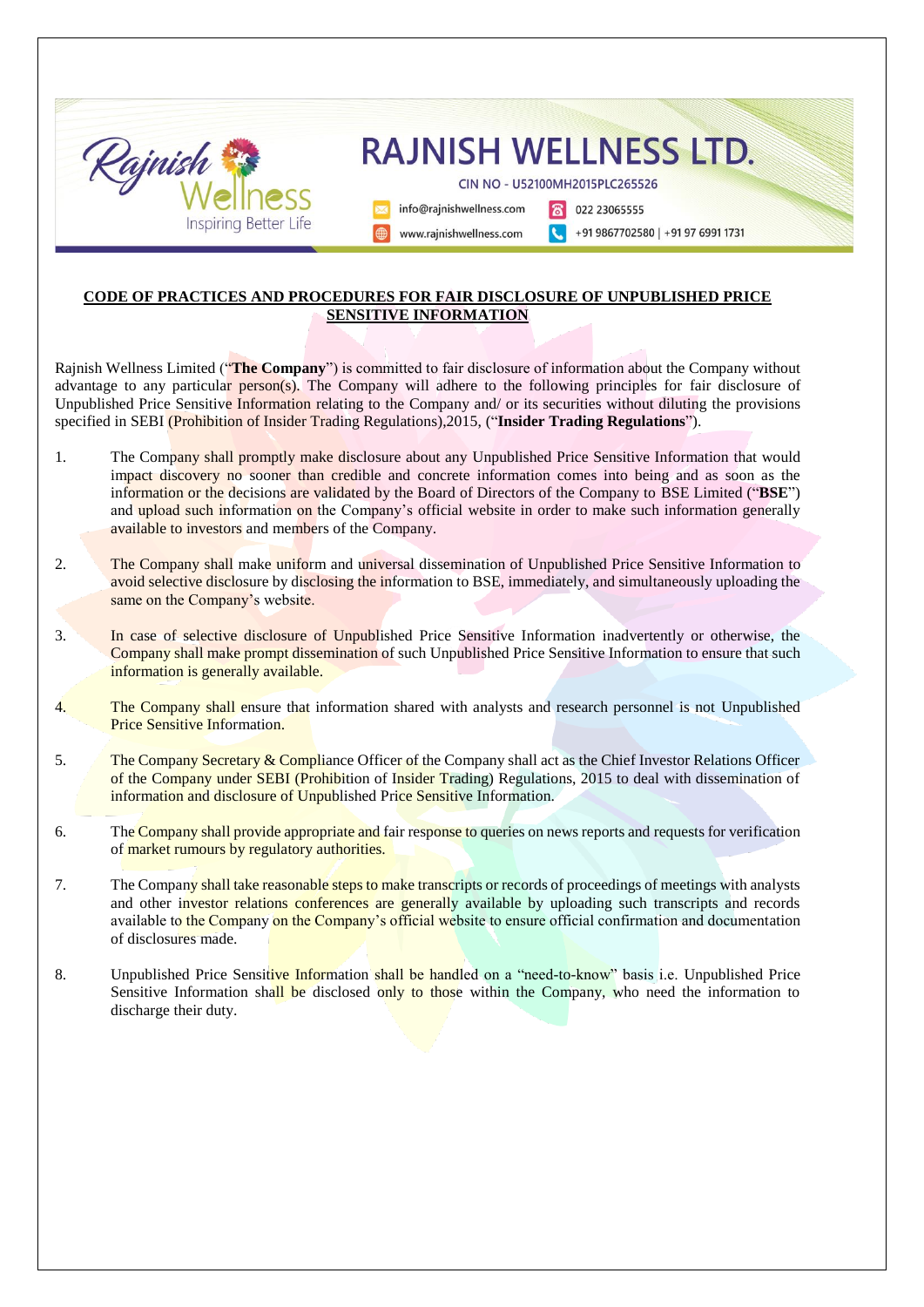## **RAJNISH WELLNESS LIMITED**

## **CODE OF CONDUCT TO REGULATE, MONITOR AND REPORT TRADING BY INSIDERS**

# **1. PREAMBLE**

- 1.1. Rajnish Wellness Limited, the Company endeavours to preserve the confidentiality of Unpublished Price Sensitive Information and to prevent the misuse of such information. The Company is committed to transparency, fairness in dealing with all the stakeholders and in ensuring adherence to all laws and regulations in force.
- 1.2. The Securities Exchange Board of India (Prohibition of Insider Trading) Regulations, 2015,(the "**Regulations**"), which replace the Securities Exchange Board of India (Prohibition of Insider Trading) Regulations, 1992, as amended, make it mandatory for every public listed company to lay down a code of conduct for regulation, monitoring and reporting of insider trading by employees of the Company, including directors, and other "connected persons" (as defined in the Regulations), in relation to the securities of the Company (this "**Code**" or the "**Code**").
- 1.3. This Code is applicable to every Designated Employee of the Company (as defined below), their Immediate Relatives (as defined below) and other connected persons (as defined in the Regulations) (together referred to as "**Designated Persons**"), and each such Designated Person has a duty to safeguard the confidentiality of all information obtained, including during the course of his or her employment at the Company.

# **2. DEFINITIONS AND INTERPRETATIONS**

## **Definitions**

2.1. Terms used but not defined herein, shall unless the context requires otherwise have the meaning assigned to them below:

*"Act" or "SEBI Act"* means the Securities and Exchange Board of India Act, 1992.

*"Board" or "Board of Directors"* means the Board of Directors of the Company or any Committee thereof;

*"Code" or "Code of Conduct"* shall mean the Code of Internal Procedures and Conduct for Regulating, Monitoring and Reporting of trading by insiders of Rajnish Wellness Limited as amended from time to time.

*Company* means Rajnish Wellness Limited

**Compliance Officer means Company Secretary or such other senior officer, who is financially literate and is** capable of appreciating requirements for legal and regulatory compliance under the Regulations designated so and reporting to the Board of Directors and who shall be responsible for compliance of policies, procedures, maintenance of records, monitoring adherence to the rules for the preservation of Unpublished Price Sensitive Information, monitoring of trades and the implementation of the codes specified in the Regulations under the overall supervision of the Board of Directors of the Company and other requirements under the Regulations;

## *Connected Person* means:

- (i) Any person who is or has during the six months prior to the concerned act been associated with a Company, directly or indirectly, in any capacity including by reason of requent communication with its officers or by being in any contractual, fiduciary or employment relationship or by being a director, officer or an employee of the Company or holds any position including a professional or business relationship between himself and the Company whether temporary or permanent, that allows such person, directly or indirectly, access to Unpublished Price Sensitive Information or is reasonably expected to allow such access.
- (ii) Without prejudice to the generality of the foregoing, the persons falling within the following categories shall be deemed to be connected persons unless the contrary is established, -
	- (a) an immediate relative of connected persons specified in clause (i); or
	- (b) a holding company or associate company or subsidiary company; or
	- (c) an intermediary as specified in Section 12 of the Act or an employee or director thereof;or
	- (d) an investment company, trustee company, asset management company or an employee or director thereof; or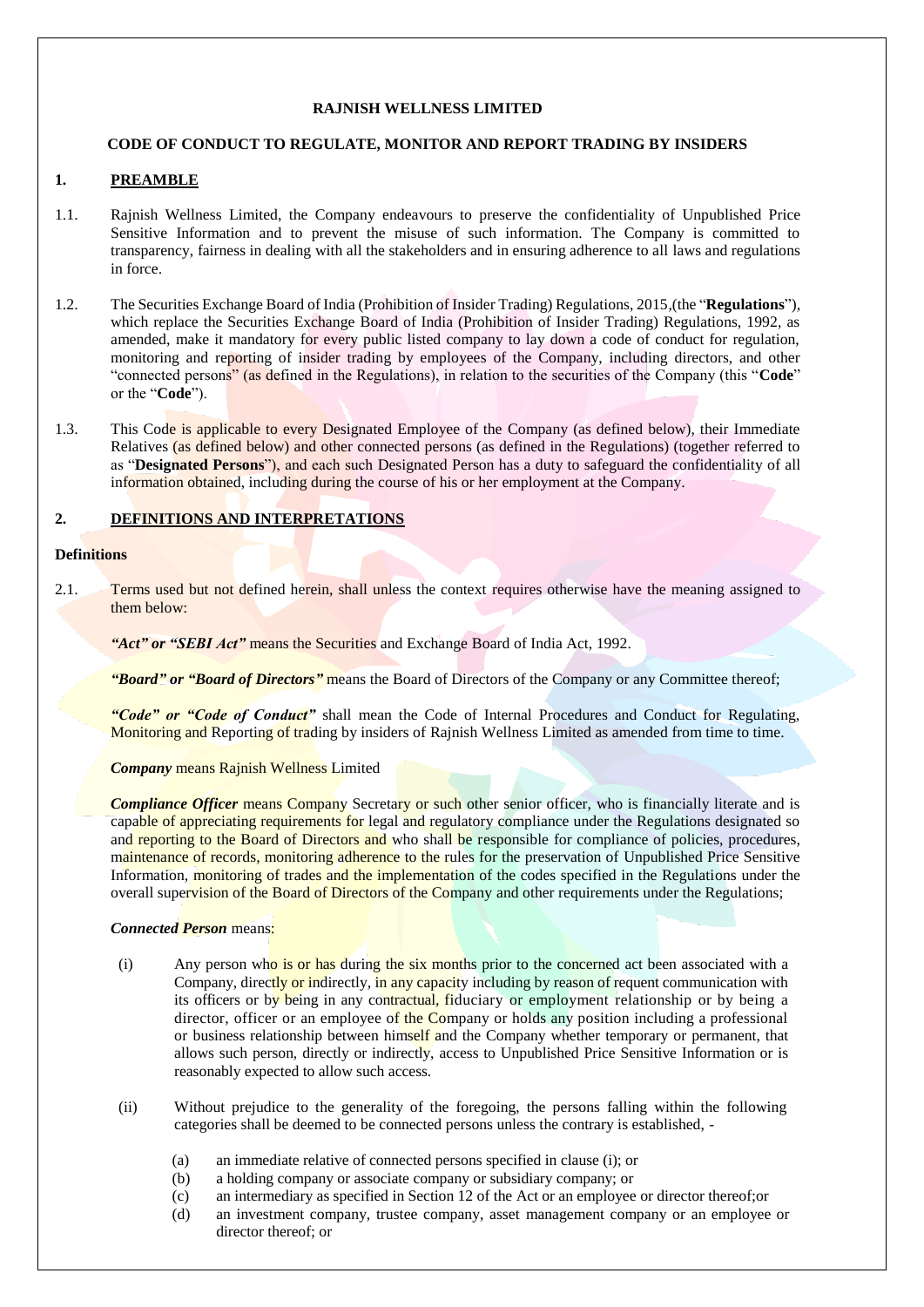- (e) an official of a stock exchange or of clearing house or corporation; or
- (f) a member of board of trustees of a mutual fund or a member of the board of directors of the asset management company of a mutual fund or is an employee thereof; or
- (g) a member of the board of directors or an employee, of a public financial institution as defined in section 2 (72) of the Companies Act, 2013; or
- (h) an official or an employee of a self-regulatory organization recognised or authorised by the Board; or
- (i) a banker of the Company; or
- (j) a concern, firm, trust, hindu undivided family, company or association of persons wherein a director of the Company or his immediate relative or banker of the Company, has more than ten per cent, of the holding or interest.

*Dealing in Securities* means subscribing, buying, selling or agreeing to subscribe, buy, sell or deal in any securities either as principal or agent;

*Designated Employee* means: (a) All directors of the Company; (b) All employees of the rank of General Manager and above of the Company; (c) All employees of the rank of Manager and above in the finance and accounts, legal and secretarial and internal audit function/department; and (d) any other employee of the Company designated by the Board of Directors in consultation with the Compliance Officer, from time to time;

*Director* means a member of the Board of Directors;

*Employee* means every employee of the Company including the Directors in the employment of the Company;

*Financial results* mean the quarterly, half yearly or annual financial statements of the Company;

*Generally Available Information* means information that is accessible to the public Compliance Officer a nondiscriminatory basis;

*Immediate Relative* for the purpose of this Code means spouse of a Designated Employee, and includes parent, sibling and child of such Designated Employee or of the spouse, any of whom is either dependent financially on such Designated Employee or consults such Designated Employee in taking decisions relating to trade in Securities:

*Insider* means any person who is (a) a "Connected Person" or (b) any person in possession of or having access to Unpublished Price Sensitive Information;

*Key Managerial Person* means person as defined in Section 2(51) of the Companies Act, 2013;

*Listing Agreement* means the listing agreements entered into/to be entered into by the Company with the stock exchanges, as amended;

**Prohibited Period** means the period of time when the trading Window is close and as specified in clause 5;

**Promoter** shall have the meaning assigned to it under the Securities and Exchange Board of India (Issue of Capital and Disclosure Requirements) Regulations, 2009 or any modification thereof.

**SEBI** means the Securities and Exchange Board of India;

**Securities** shall have the **meaning** assigned to it under the Securities Contracts (Regulation) Act, 1956 (42 of 1956) or any modification thereof except units of a mutual fund;

*Takeover regulations* mean the Securities and Exchange Board of India (Substantial Acquisition of Shares and Takeovers) Regulations, 2011 and any amendments thereto;

*Trading* means Dealing in Securities of the Company;

*Specified Persons* means the Directors, Connected persons, the Insiders, the Designated Employees, Promoters and their immediate relatives collectively

*Trading Window* means the period of time when trading is allowed; and

*Unpublished Price Sensitive Information*means any information, relating to a company or its securities,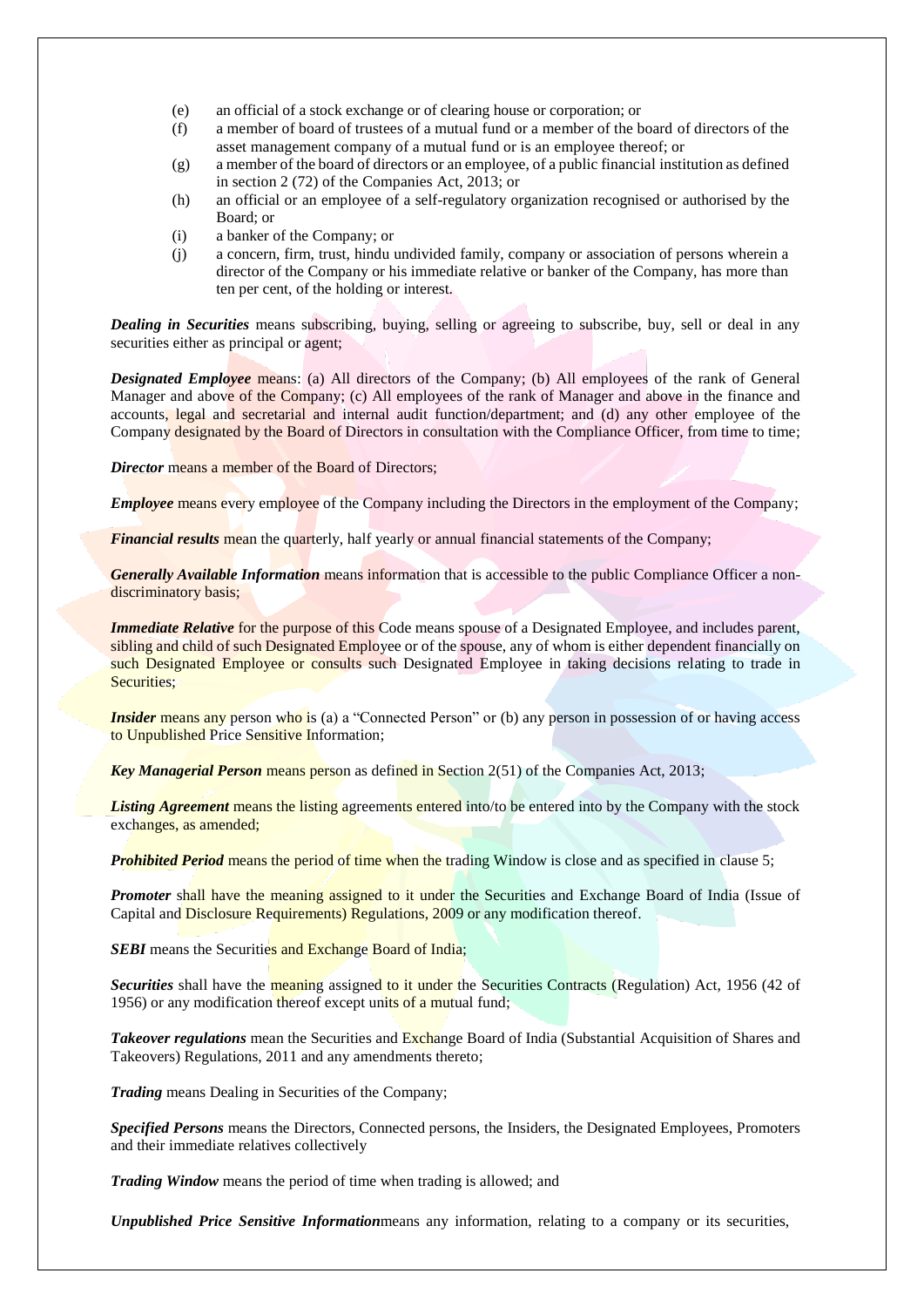directly or indirectly, that is not generally available which upon becoming generally available, is likely to materially affect the price of the securities and shall, ordinarily including but not restricted to, information relating to the following: –

Words and expressions used and not defined in this Code but defined in the Regulations, Act, Companies Act,2013, the Securities Contracts (Regulation) Act, 1956 (42 of 1956) or the Depositories Act, 1996 (22 of 1996) shall have the meanings respectively assigned to them in those legislations, as amended from time to time.

## **Interpretations**

- 2.2. This Code shall be interpreted as follows:
	- 2.2.1. terms that have not been defined in the Code shall have the meaning assigned to them in the Regulations;
	- 2.2.2. this Code can be modified/amended/altered only by the Board of Directors subject to the condition that such alteration shall not be inconsistent with the provisions of the Regulations;
	- 2.2.3. reference to a statute or a statutory provisions includes to the extent applicable at any prevalent time: (a) that statute or statutory provision as from time to time consolidated, modified, re-enacted, replaced by any statute or statutory provision; and (b) any subordinate legislation or regulation made under the relevant statute or statutory provision;
	- 2.2.4. Unless the context otherwise requires, all words (whether gender specific or gender neutral) shall be deemed to include each of the masculine, feminine and neuter genders and words importing the singular include the plural and vice-versa; and
	- 2.2.5. Any reference to a person includes any individual, firm, corporation, partnership, company, trust, association, joint-venture, government or agency or political subdivision thereof or other entity of any kind, whether or not having separate legal personality. A reference to any person in this Code shall when the context permits include such person's executives, administrators, heirs, legal representatives and permitted successors and assigns.

# **3. COMPLIANCE OFFICER**

- 3.1. The Company has designated the Company Secretary as the Compliance Officer. The Compliance Officer shall report to the Board of the Company and in particular, shall provide reports annually to the Chairman of the Board.
- 3.2. The Compliance Officer shall be responsible for, *inter alia*, the following;
	- 3.2.1. maintenance of records required under the Regulation including (i) the record of Designated Employees substantially in the format set out in Annexure I hereto and any changes made in the list of Designated Employees; and (ii) a record of declarations for a minimum period of five years;
	- 3.2.2. in consultation with the Chairman of the Company and as directed by the Board, the specification and announcement of a prohibited period;
	- 3.2.3. maintenance of record of Prohibited Periods specified from time to time; and
	- 3.2.4. Setting forth policies, procedures, monitoring adherence to the rules for the preservation of Unpublished Price Sensitive Information, approval of the trading, plan pre-clearing of Designated Persons, monitoring of trading and the implementation of this Code under the overall supervision of the Board.

# **4. UNPUBLISHED PRICE SENSITIVE INFORMATION**

## **Preservation of Unpublished Price Sensitive Information**

4.1. Designate Persons shall maintain the confidentiality of all Unpublished Price Sensitive Information and shall not pass on such information to any person directly or indirectly by way of making a recommendation for the purchase or sale of Securities.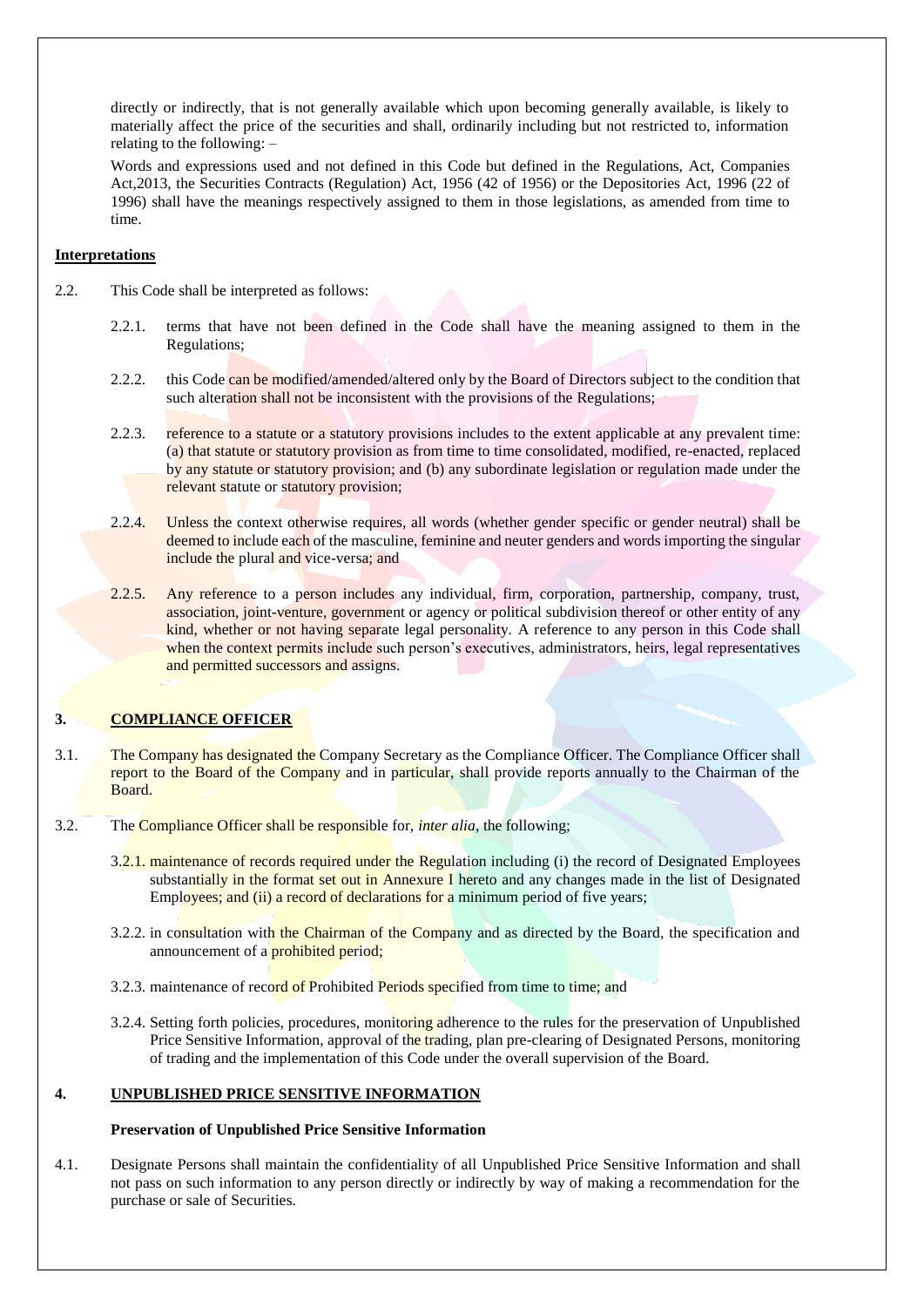#### **Need to Know**

4.2. All information is to be handled within the Company on a "need-to-know" basis and no Unpublished Price Sensitive Information should be communicated to any person except in furtherance of the Insider's legitimate purposes, performance of duties or discharge of his legal obligations.

#### **Limited access to confidential information**

- 4.3. Files containing confidential information shall be kept secured. Computer files must have adequate security of login and password, etc. Files containing confidential information should be deleted / destroyed after its use. No such related documents should be kept lying at any place accessible to other employees/persons.
- 4.4. If any Designated Person wants to cross the "Chinese Wall", they shall seek permission from the Compliance Officer in writing stating the reasons/justification for doing so, which permission shall be obtained from the Board. The Compliance Officer shall require such Designated Person to produce an undertaking that the information will not be shared with any other person except as permitted and neither he nor the person with whom the information is shared or their Immediate Relatives shall trade in or induce others to trade in the Securities of the Company.

## **5. PROHIBITION OF INSIDER TRADING**

## **Prohibition**

- 5.1. No insider shall:
	- 5.1.1. Trade in Securities of the Company, either on their own behalf or on behalf of any other person when in possession of any Unpublished Price Sensitive Information; or
	- 5.1.2. Communicate, provide or allow access to any Unpublished Price Sensitive Information or Securities listed or proposed to be listed to any person including other insiders except where such communication is for legitimate purposes, performance of duties or discharge of legal obligations.

#### **Trading plan**

5.2. An Insider shall be entitled to formulate a trading plan and present it to the Compliance Officer for approval and public disclosure pursuant to which trades may be carried out on his behalf in accordance with such plan and subject to the Regulations.

#### **Trading Restrictions**

- 5.3. Designated Persons shall not indulge in Trading during a Prohibited Period.
- 5.4. The following events shall trigger a prohibited period, the duration of which shall be in accordance with clause 5.5 below:
	- 5.4.1. declaration of financial results;
	- 5.4.2. declaration of dividends, whether interim or final;
	- 5.4.3. issue of securities by way of public issue, rights issue or bonus issue;
	- 5.4.4. acquisition, amalgamation, merger, de-merger, take-over of companies/businesses, delisting, disposals or expansion of business, new projects or such other transactions in respect of the Company;
	- 5.4.5. buy-back and splitting of Securities or any other change in capital structure;
	- 5.4.6. changes in key managerial personnel;
	- 5.4.7. any change in policies, plans or operations of the Company;
	- 5.4.8. material events in accordance with the Listing Agreement.
- 5.5. The Prohibited Period shall begin on earlier of (i) seven days before the day on which the meeting of the Board of Directors is proposed to be held to consider the events set out in Clause 5.4; and (ii) the date of circulation of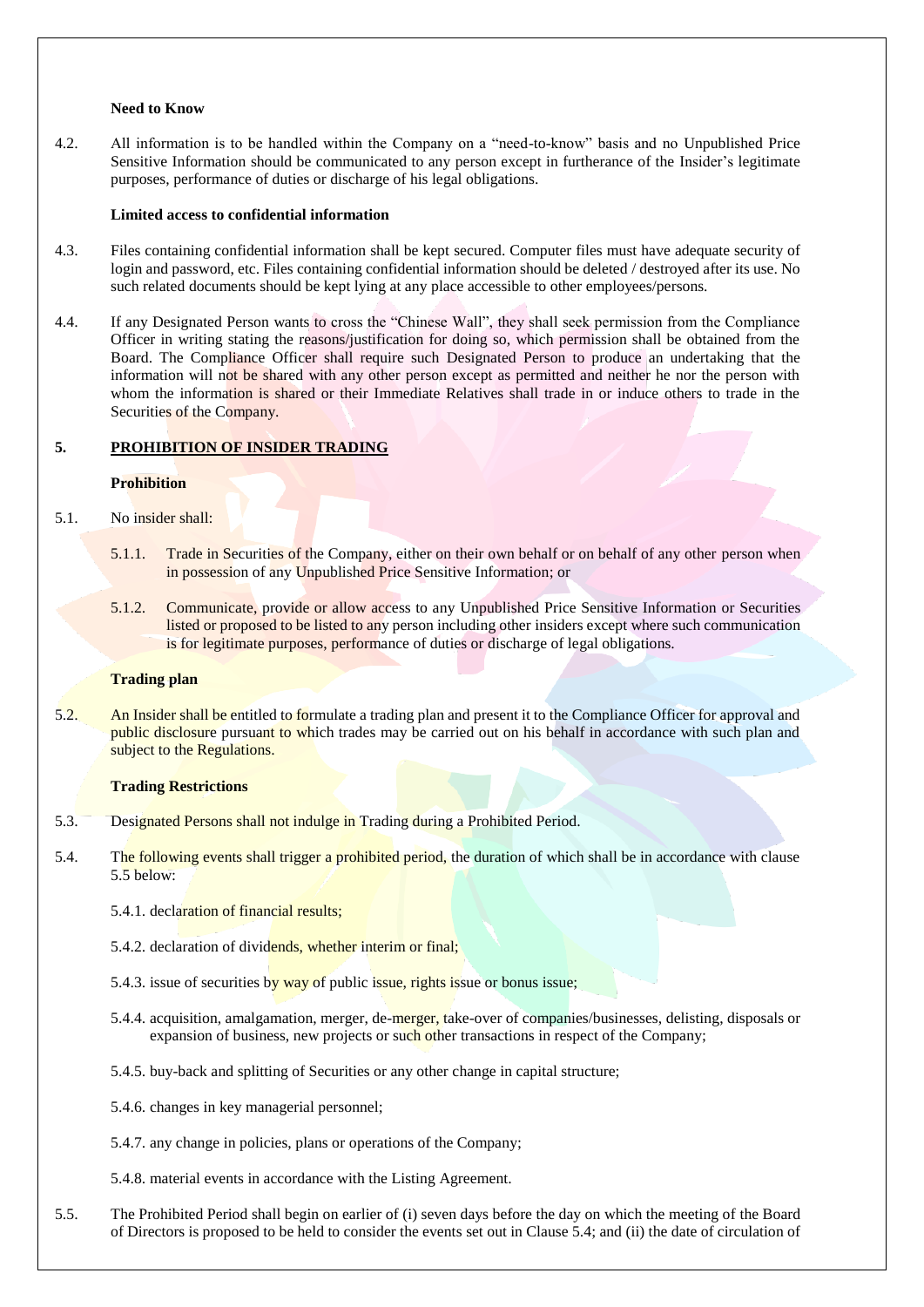agenda papers pertaining to any of the events set out in Clause 5.4 above. The Trading Window shall open 48 hours after the close of the board meeting at which decisions in respect of the above events is made public, whichever is later, or at a later date as may be determined by the Compliance Officer. The Company shall intimate the beginning of the Prohibited Period to all Designated Persons in the form annexed hereto as Annexure II.

- 5.6. Designated Persons shall undertake trading only when the trading window is open and shall not trade during the Prohibited Periods or all other periods when the Compliance Officer determines that a Designated Person or class of Designated Persons can reasonably be expected to have possession of Unpublished Price Sensitive Information.
- 5.7. The Compliance Officer shall confidentially maintain a list of Securities as a "restricted list" which shall be used as a basis for approving or rejecting applications for preclearance of trades.
- 5.8. The Trading Window and Prohibited Period shall also be applicable to any person having contractual or fiduciary relation with the Company, such as auditors, accountancy firms, law firms, analysts, consultants, etc., assisting or advising the Company.
- 5.9. Options under an ESOP may be exercised during a Prohibited Period. However sale of Securities allotted on exercise of such options shall not be allowed during a Prohibited Period.

#### **Pre-clearance or pre-dealing of Trading**

- 5.10. Designated Persons who intend to undertake Trading when the Trading Window is open, in 12,99,600 or more equity shares of Rs.10/- each of the Company in a single day, shall pre-clear the transactions as per pre-dealing procedure as described below. In case of change in face value of share of the Company in future, the limit for taking pre-clearance shall change accordingly. No Designated Person shall be entitled to apply for pre-clearance of any proposed trade if such Designated Person is in possession of Unpublished Price Sensitive Information even if the Trading Window is not closed.
- 5.11. An application for pre-clearance of Trading shall be made out to the Compliance Officer substantially in the form set out in Annexure III.
- 5.12. The application shall incorporate, *inter alia*, the following clauses:
	- 5.12.1. the estimated number of securities that the Designated Person intends to deal in, the details as to the depository with which he has a security account, the details as to the Securities in such depository mode and such other details as may be required by the Compliance Officer;
	- 5.12.2. An undertaking (as per Annexure IV) shall be executed in favour of the Compliance Officer and the Company, by such Designated Person which shall *inter alia* state that the applicant is not in possession of any Unpublished Price Sensitive Information.
- 5.13. The Compliance Officer shall on receiving an application for pre-clearance provide the relevant Designated Person with an acknowledgement on duplicate of the application.
- 5.14. If the application for pre-clearance has been duly completed in accordance with Annexure III and Annexure IV, the Compliance Officer shall grant approval, at his sole discretion, within (2) working days from the date of acknowledgement substantially in the form set out in Annexure V.
- 5.15. The Compliance Officer shall retain copies of all applications and acknowledgements.

#### **Other Restrictions**

- 5.16. Within one week of the grant of pre-clearance approval under clause 5.14, the relevant Designated Person shall complete the proposed transaction in respect of which such approval was granted. If such transaction is not completed within the period of one week, the relevant Designated Person must seek a fresh pre-clearance in accordance with the Code.
- 5.17. The Designated Person shall make declarations of pre-clearance transactions substantially in the form set out in Annexure VI. Even in cases where the transaction has not been undertaken, the same should be reported by the Designated Person in the above format together with reasons for non-execution of the trade. The Compliance Officer shall maintain a record of the reasons provided in relation to the non-execution of trades by Designated Persons who have secured pre-clearance.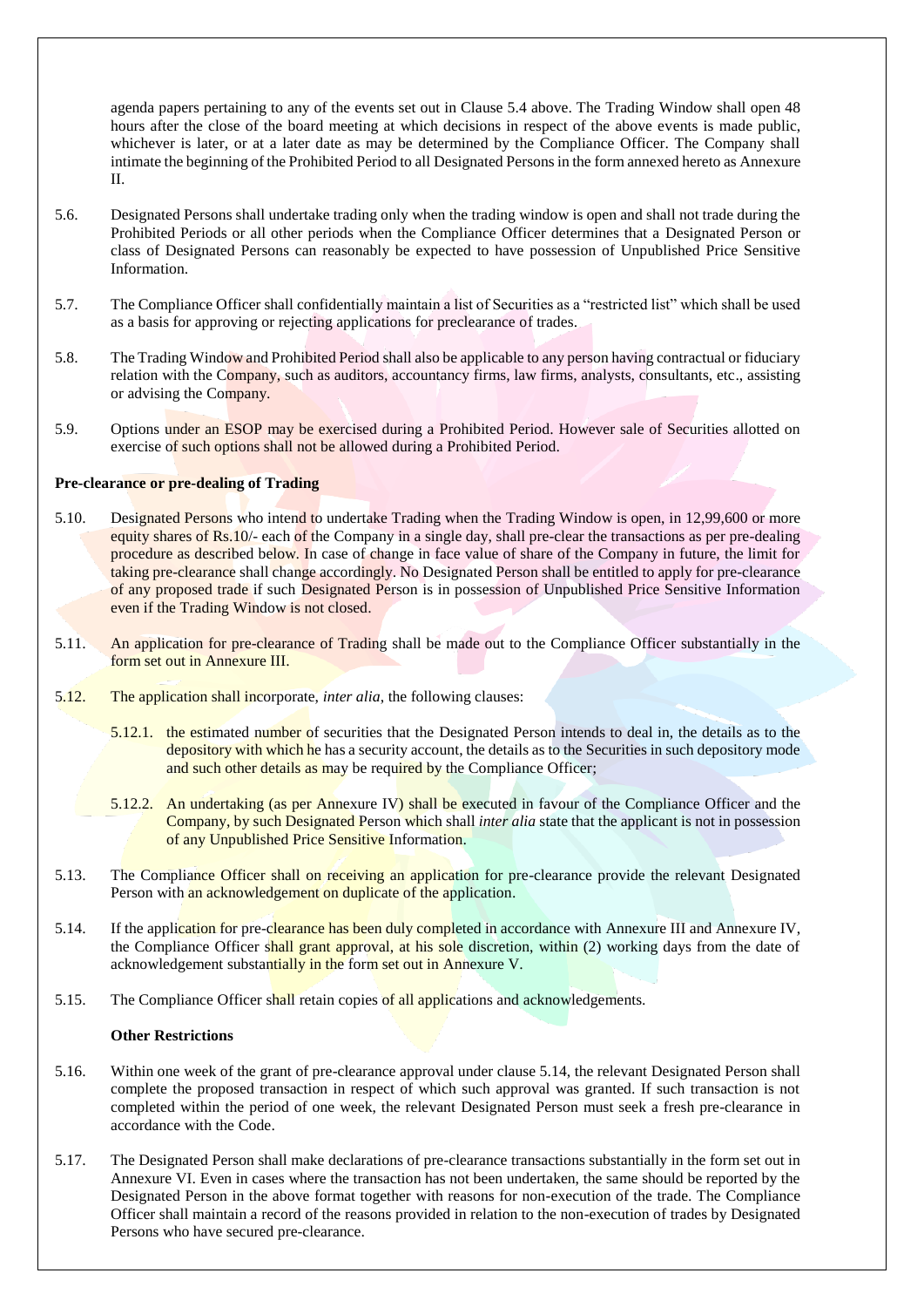- 5.18. Designated Persons who trade in any Securities of the Company shall not execute a contra trade during the next six months following the prior transaction. To the extent permitted under the Regulations, the Compliance Officer may, in his discretion, grant relaxations from this restriction for reasons to be recorded in writing provided that such relaxation does not violate the Regulations. In case a contra trade is executed inadvertently or otherwise in violation of such restriction the profit from such trade shall be liable to be disgorged for remittance to the Securities and Exchange Board of India for credit to the investor protection and education fund administered by it under the SEBI Act. In case of subscription for Securities in the primary market (IPO) and to the extent required under the Regulations, Designated Persons shall hold their investments for a minimum period of 30 days commencing from the allotment of the relevant Securities to such Designated Persons.
- 5.19. For the avoidance of doubt, equity shares allotted or granted to designated employees pursuant to an ESOP shall not be subject to the restrictions on holding securities prescribed herein.

## **6. DISCLOSURES**

#### 6.1 **Initial Disclosure**

Every promoter, key managerial personnel and director of the company and any other person for whom such persons takes trading decisions shall disclose his holding of securities of the company as on the date of these regulations taking effect within thirty days in Form A;

Every person on appointment as a key managerial personnel or a director of the company or Designated Employee or upon becoming a promoter shall disclose his holding of securities of the company and any other person for whom such persons takes trading decisions as on the date of appointment or becoming a promoter, to the company within seven days of such appointment or becoming a promoter in Form B.

#### 6.2 **Continual Disclosure**

Every promoter, designated employee and director of company and any other person for whom such persons takes trading decisions shall disclose to the company the number of such securities acquired or disposed of within two trading days of such transaction if the value of the securities traded, whether in one transaction or a series of transactions over any calendar quarter, aggregates to a traded value in excess of ten lakh rupees or such other value as may be specified by the Compliance Officer from time to time in Form C;

#### 6.3 **Disclosure by the Company to the Stock Exchange(s):**

The company shall notify the particulars of such trading as mentioned in clause 6.2 to the stock exchange on which the securities are listed within two trading days of receipt of the disclosure or from becoming aware of such information.

## **7. RECORDS OF DISCLOSURES RECEIVED BY THE COMPANY**

- 7.1. The Compliance Officer shall maintain records of all declarations in the appropriate form made by the Designated Persons for a minimum period of five years. The Compliance Officer shall also maintain a record of the Designated Employees and any changes made in the list of the Designated Employees.
- 7.2. The Compliance Officer shall place before the Managing Director of the Company on a monthly basis, all the details of the dealing in the Securities by the Designated Persons of the Company together with the accompanying documents provided by the Designated Persons in accordance with this Code.

#### **8. PENALTIES FOR CONTRAVENTION**

- 8.1. Specified persons who violate the Code shall be subject to appropriate Disciplinary Action.
- 8.2. The Disciplinary Action taken by the Company shall not preclude SEBI from taking any action if a violation of this Code also results in a violation of the Regulations.

#### **9. INFORMATION**

Where there is a violation of the Regulations, the Compliance Officer or the Company shall immediately inform SEBI about such violation.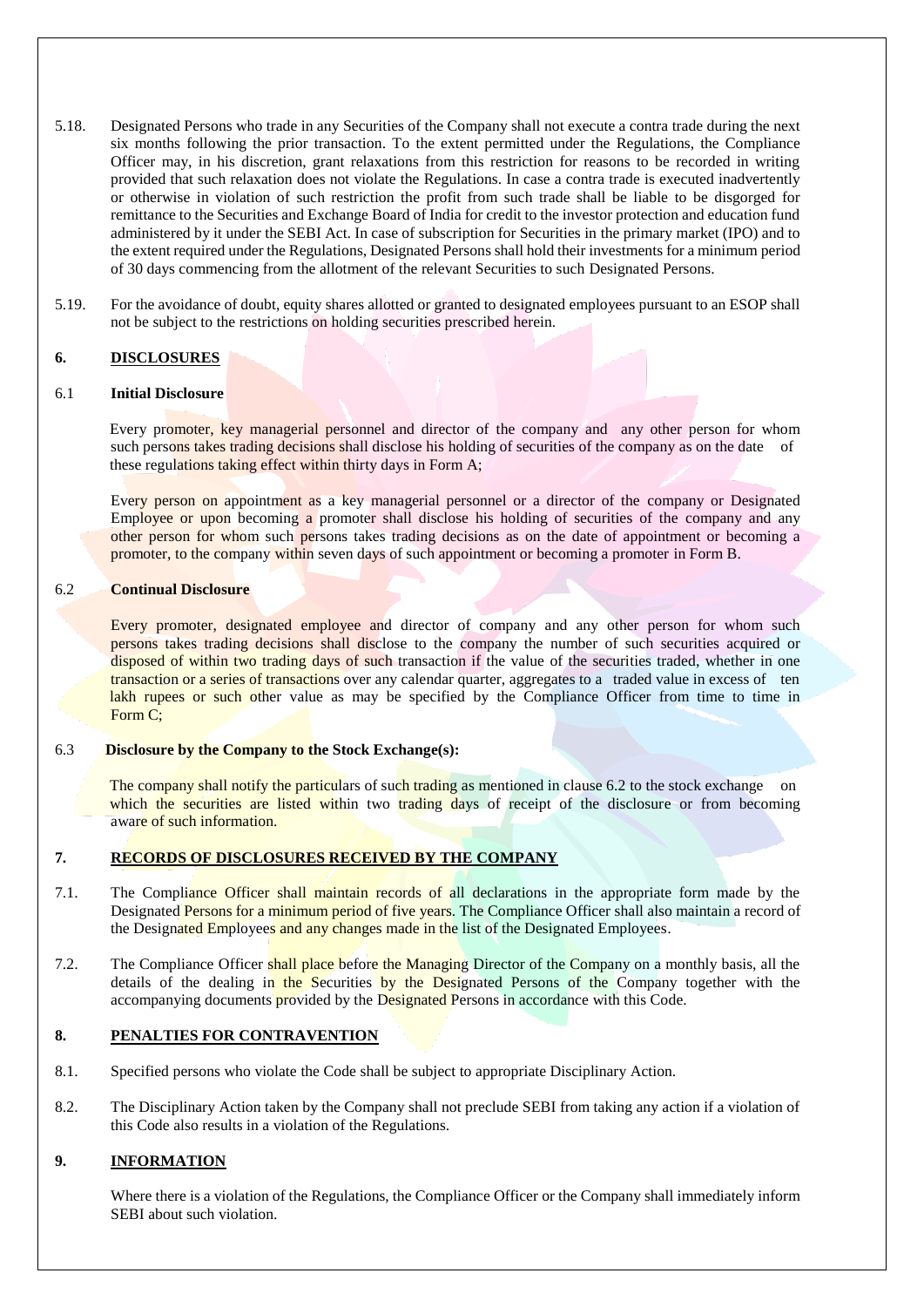# **10. GENERAL**

All Specified Persons are advised to review this Code and the Regulations carefully and acquaint themselves with all the provisions contained therein.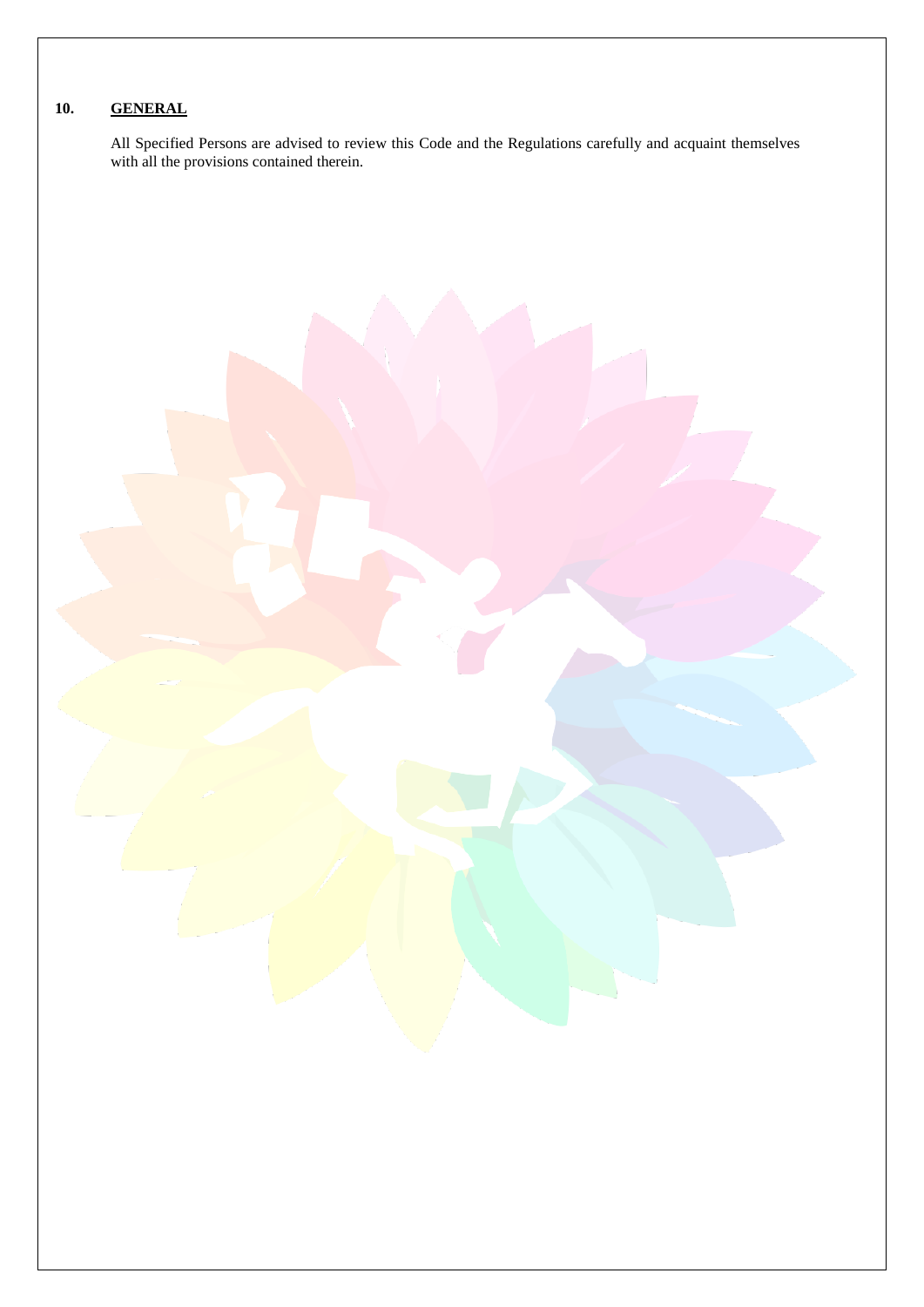# **ANNEXUREI**

# **REGISTER OF DESIGNATED EMPLOYEES**

*(To be maintained by the Compliance Officer)*

| <b>Employee</b> | Name     | of | Grade | Department | <b>Location</b> | <b>Name of Immediate</b> | Date joining | Date<br>of          | <b>Remarks</b> |
|-----------------|----------|----|-------|------------|-----------------|--------------------------|--------------|---------------------|----------------|
| N o             | Employee |    |       |            |                 | Relative                 |              | <b>Registration</b> |                |
|                 |          |    |       |            |                 |                          |              |                     |                |
|                 |          |    |       |            |                 |                          |              |                     |                |
|                 |          |    |       |            |                 |                          |              |                     |                |
|                 |          |    |       |            |                 |                          |              |                     |                |
|                 |          |    |       |            |                 |                          |              |                     |                |
|                 |          |    |       |            |                 |                          |              |                     |                |
|                 |          |    |       |            |                 |                          |              |                     |                |

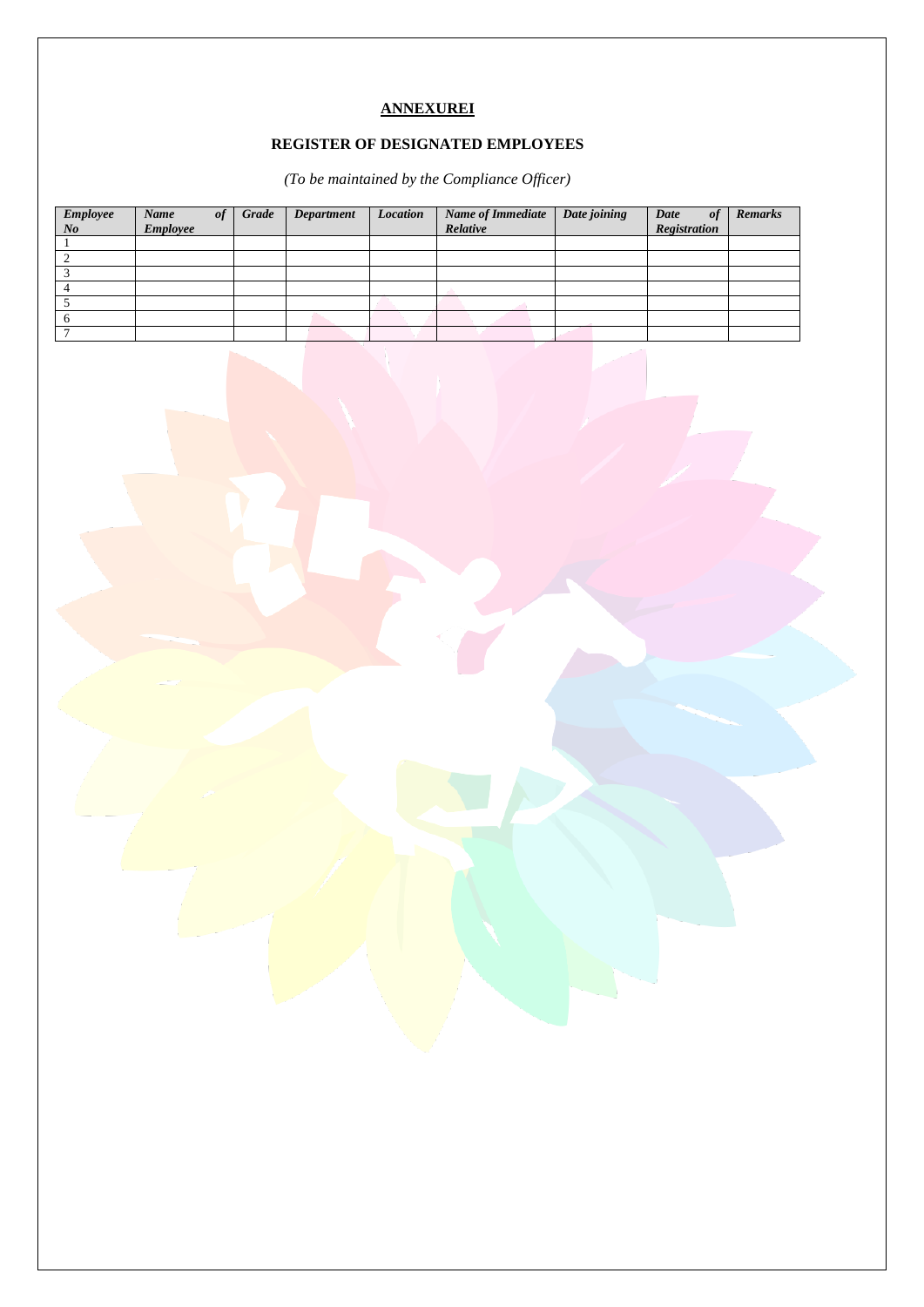#### **ANNEXURE II**

#### **DRAFT OF E-MAIL FOR INTIMATING CLOSURE OF TRADING WINDOW**

## **Subject: Urgent: Insider Trading- Restrictive period**

To: All Directors, Employees of the Company,

The Board meeting for approving shall be held in the week of  $20$ .

In view of this, as per the Code, I request all of you to refrain from trading in the Company's securities with immediate effect till the expiry of 24 hours after the public announcement of \_\_\_\_\_\_\_is made.

Any contravention of the above will be offence under the SEBI Act, 1992 and Regulations made there under and punishable with imprisonment for term up to one year and/or with penalty up to Rs.5,00,000/-

I request all of you to review the Code, which is available on the Company's intranet.

In case you have any doubts, please contact me: Tel: \_\_\_\_\_Email: \_\_\_\_\_\_or Mr. \_\_\_\_\_\_\_Tel: \_\_\_\_\_\_\_Email: \_\_\_\_\_,

Thank you for your co-operation in this regard,

 $\_$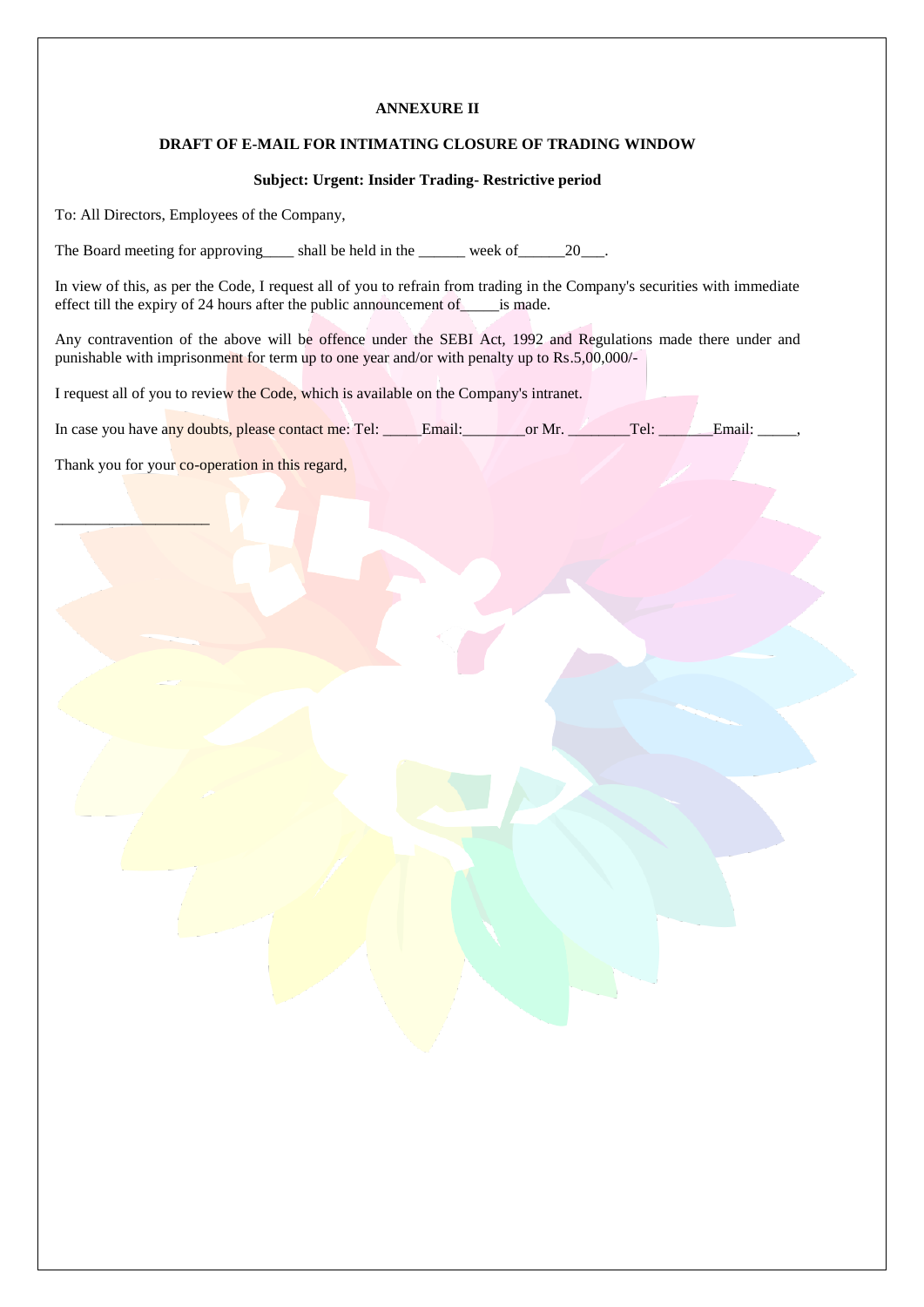#### **ANNEXURE III**

#### **SPECIMEN OF APPLICATION FOR PRE-CLEARANCE OF TRADE IN SECURITIES**

Date:

To,

The Compliance Officer, **Rajnish Wellness Limited** Navjivan Comm. Society, Bldg. No. 3, 6th Floor, Office No. 10l, Mumbai Central Mumbai -400008, Maharashtra, India,

Dear Sir/Madam,

## **Application for pre-clearance of trade in securities of the Company**

Pursuant to the SEBI (Prohibition of Insider Trading) Regulations,2015 and the Code, I seek approval to purchase/ Sale/ subscription of \_\_\_\_\_\_\_\_\_ Securities of the Company as per details given below:

|                | Name of the Applicant                                       |                                     |
|----------------|-------------------------------------------------------------|-------------------------------------|
| 2              | Designation                                                 |                                     |
| 3              | Number of securities held as on date (including through     |                                     |
|                | <i>immediate relatives</i> )                                |                                     |
| $\overline{4}$ | Folio No. / DP ID/ Client ID No.                            |                                     |
| 5              | The proposal is for                                         | <b>Purchase of Securities</b><br>A) |
|                |                                                             | Subscription to securities<br>B)    |
|                |                                                             | Sale<br>of<br>Securities            |
|                |                                                             |                                     |
| 6              | Proposed date of dealing in securities                      |                                     |
|                | <b>Estimated number of securities proposed to be dealt</b>  |                                     |
| 8              | Price at which the transaction is proposed                  |                                     |
| 9              | Current market price (as on date of application)            |                                     |
| 10.            | Name of the immediate relative and relation if the          |                                     |
|                | transaction is in the name of the immediate relative        |                                     |
| <sup>11</sup>  | Whether the proposed transaction will be through stock      |                                     |
|                | exchange or off-market deal                                 |                                     |
| 12             | Folio no./DP ID/ Client Id No. where the securities will be |                                     |
|                | credited/debited.                                           |                                     |

I enclose here with the form of Undertaking signed by me.

Yours faithfully

(Signature of Employee)

Name:

Designation: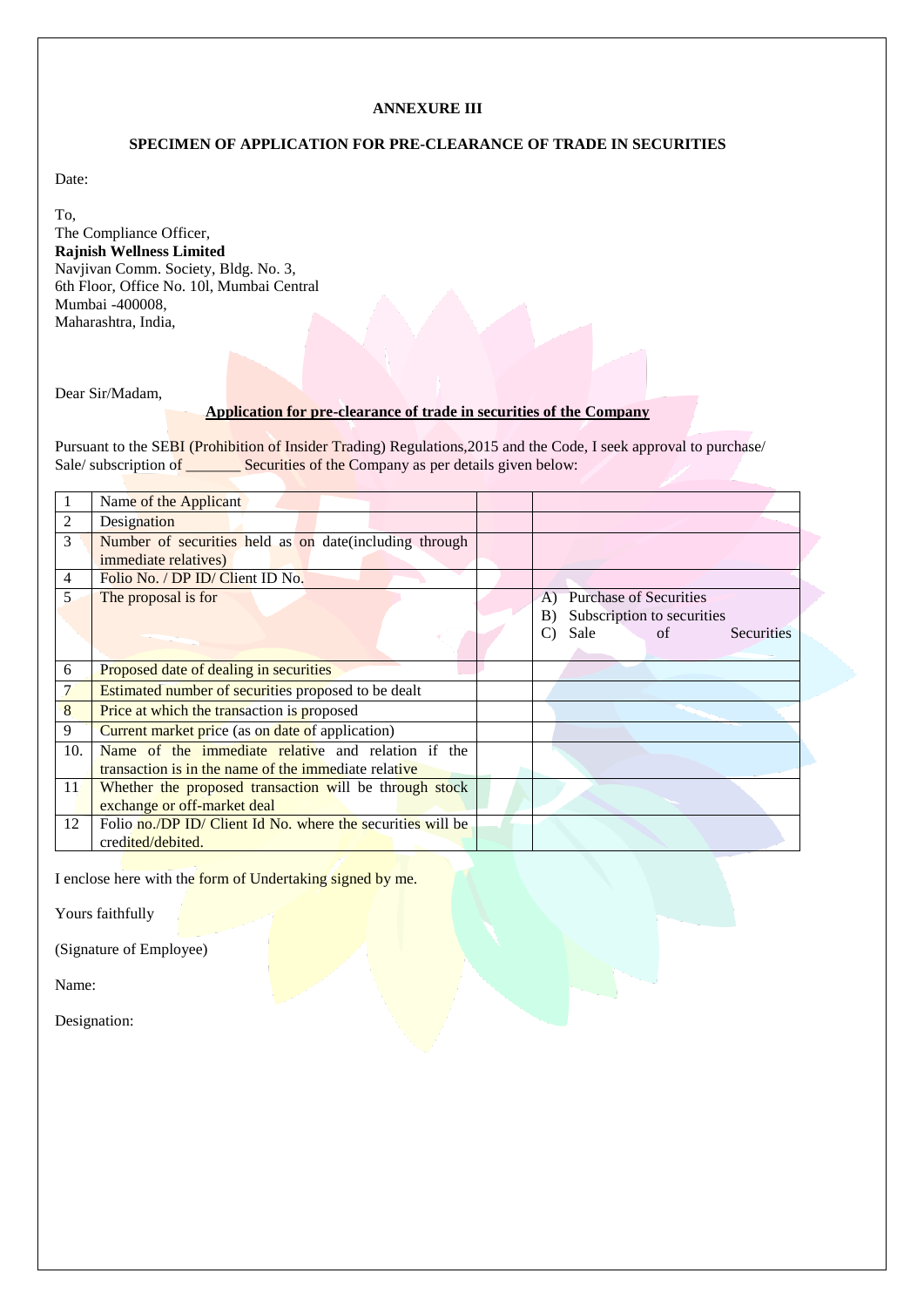#### **ANNEXUREIV**

#### **FORMAT OF UNDERTAKING TO BE ACCOMPANIED WITH THE APPLICATION FOR PRE-CLEARANCE**

## **UNDERTAKING**

Date:

To, The Compliance Officer, **Rajnish Wellness Limited** Navjivan Comm. Society, Bldg. No. 3, 6th Floor, Office No. 10l, Mumbai Central Mumbai -400008, Maharashtra, India,

I, of the Company, residing at am desirous of dealing in \*\_\_\_\_\_\_\_\_\_\_\_ Securities of the Company as mentioned in my application date \_\_\_\_\_\_\_\_\_\_\_\_\_\_ for pre-clearance of the transaction.

I hereby declare that I am not in possession of or otherwise privy to any Unpublished Price Sensitive Information(as defined in this Code up to the time of signing this Undertaking.

I further declare that I cannot be deemed to be in possession of or otherwise privy to any Unpublished Price Sensitive Information for the reason that

In the event that I have access to or receive any information that could be construed as "Unpublished Price Sensitive Information" as defined in the Code, after the signing of this undertaking but before executing the transaction for which approval is sought, I shall inform the Compliance Officer of the same and shall completely refrain from dealing in the Securities of the Company until such information becomes public.

I declare that I shall hold the Securities for a minimum period of 6 months from the date of purchase and shall not enter into opposite transaction within 6 months/I have complied with the requirement of the minimum holding period of 6 months with respect to shares sold.

I declare that I have not contravened the provisions of the Code as notified by the Company from time to time.

I undertake to submit the necessary report within two days of execution of the transaction/ a 'Nil ' report if the transaction is not undertaken.

If approval is granted, I shall execute the deal within 7 trading days of the receipt of approval failing which I shall seek fresh pre-clearance and shall not execute my order until such pre-clearance is obtained.

I declare that I have made full and true disclosure in the matter.

Signature: \_\_\_\_\_\_\_\_\_\_\_\_\_

Name: \_\_\_\_\_\_\_\_\_\_\_\_\_

| Designation: |  |
|--------------|--|
|              |  |

\* Indicate number of shares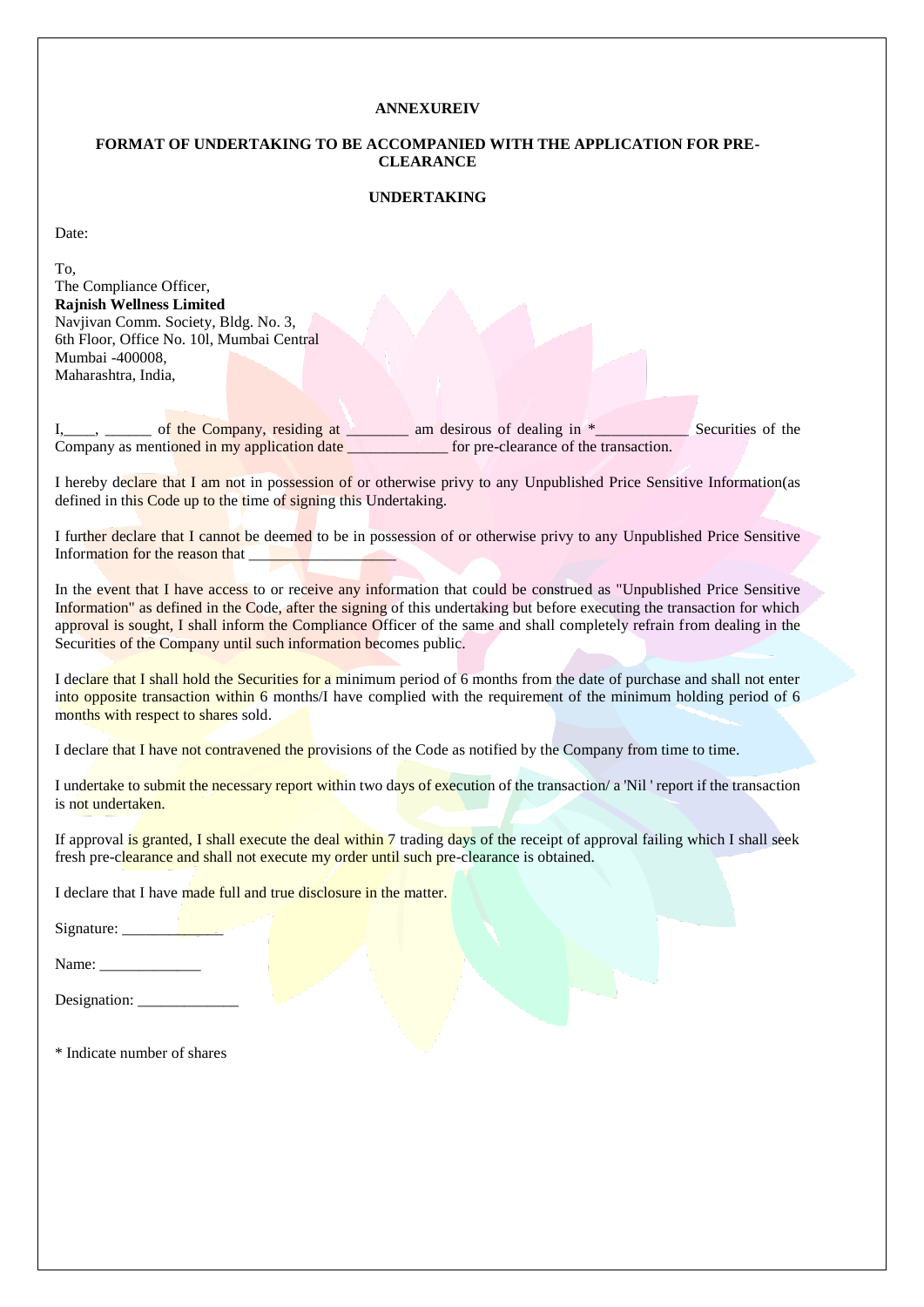#### **ANNEXUREV**

#### **FORMAT FOR PRE-CLEARANCE ORDER**

To, Name Designation Place:

This is to inform you that your request for dealing in \_\_\_\_\_ (numbers) Securities of the Company as mentioned in your application dated \_\_\_\_\_\_\_\_ is approved. Please note that the said transaction must be completed on or before \_\_\_\_\_\_\_\_\_ (date) that is within 7 trading days from today.

In case you do not execute the approved transaction /deal on or before the aforesaid date you would have to seek fresh pre-clearance before executing any transaction/deal in the securities of the Company. Further, you are required to file the details of the executed transactions in the attached format within 2 trading days from the date of transaction/deal. In case the transaction is not undertaken a '.Nil ' report shall be necessary together with reasons for non-execution of the trade.

Yours faithfully, **For RAJNISH WELLNESS LIMITED**

COMPLIANCE OFFICER Date:

Encl: Format for submission of details of transaction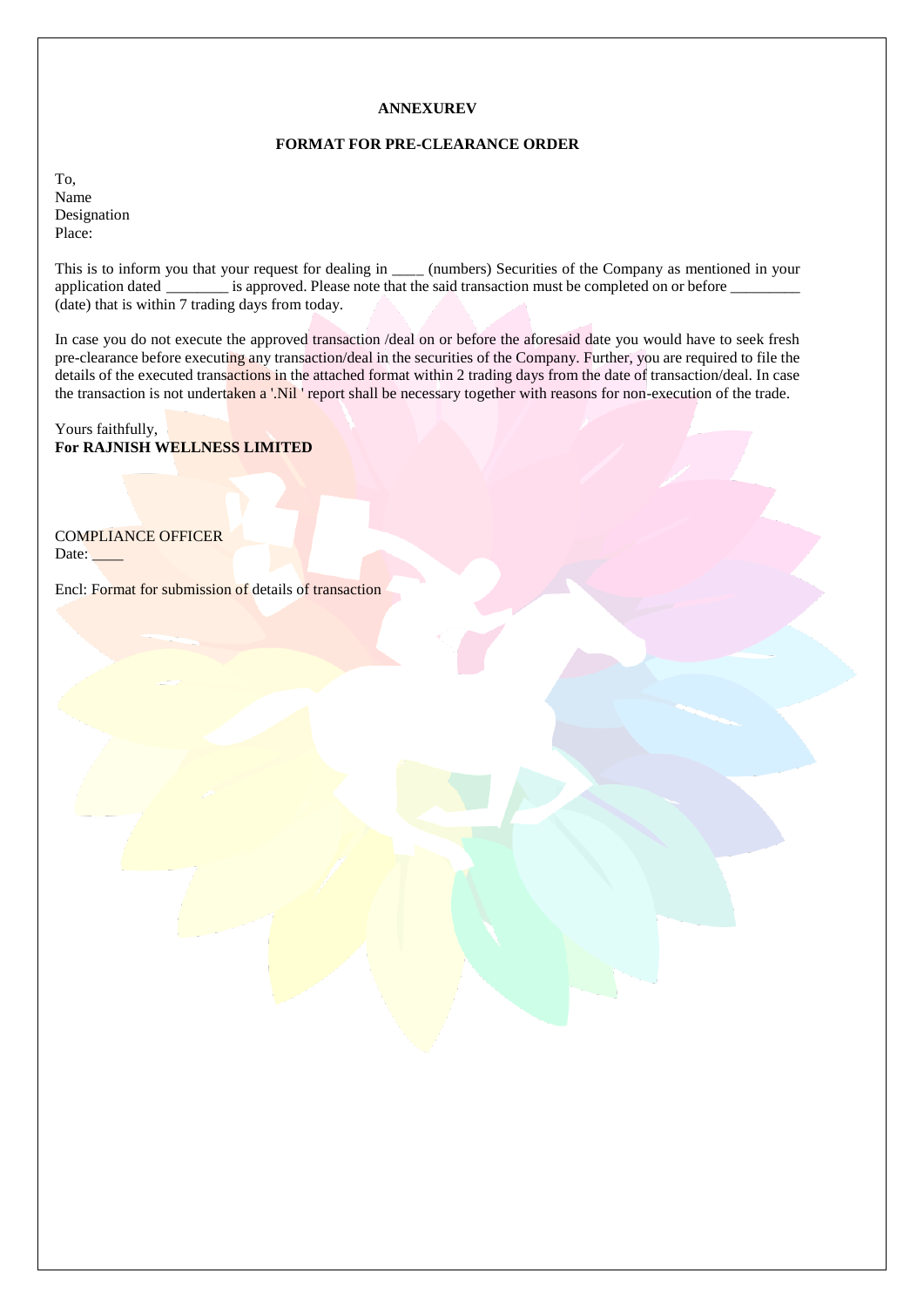#### **ANNEXUREVI**

#### **FORMAT FOR DISCLOSURE OF TRANSACTIONS**

(To be submitted within 2 trading days of transaction /dealing in securities of the Company)

To, The Compliance Officer, **Rajnish Wellness Limited** Navjivan Comm. Society, Bldg. No. 3, 6th Floor, Office No. 10l, Mumbai Central Mumbai -400008, Maharashtra, India,

I hereby inform that I (including through my Immediate Relative)

have not bought / sold/ subscribed any securities of the Company for the following reasons

have bought/sold/ subscribed to \_\_\_\_\_\_\_\_securities as mentioned below on\_\_\_(date)

| <b>Name of holder</b> | dealt with | No. of securities Bought/sold/subscribed | <b>DP ID/Client ID /Folio No Price <math>(Rs)</math>.</b> |  |  |  |  |
|-----------------------|------------|------------------------------------------|-----------------------------------------------------------|--|--|--|--|
|                       |            |                                          |                                                           |  |  |  |  |

In connection with the aforesaid transaction(s), I hereby undertake to preserve, for a period of 3 years and produce to the Compliance officer / SEBI any of the following documents:

- i. Broker's contract note.
- ii. Proof of payment to/from brokers

iii. Extract of bank passbook/statement(to be submitted in case of demat transaction)

iv. Copy of Delivery instruction slip(applicable in case of sale transaction)

I agree to hold the above securities for a minimum period of six months. In case there is any urgent need to sell these securities within the said period, I shall approach the Compliance Officer for necessary approval along with reasons in writing. (Applicable in case of purchase/subscription).

I declare that the above information is correct and that no provisions of the Code and/or applicable laws/regulations have been contravened for effecting the above said transactions(s).

Date:

Signature:

Name:

Designation: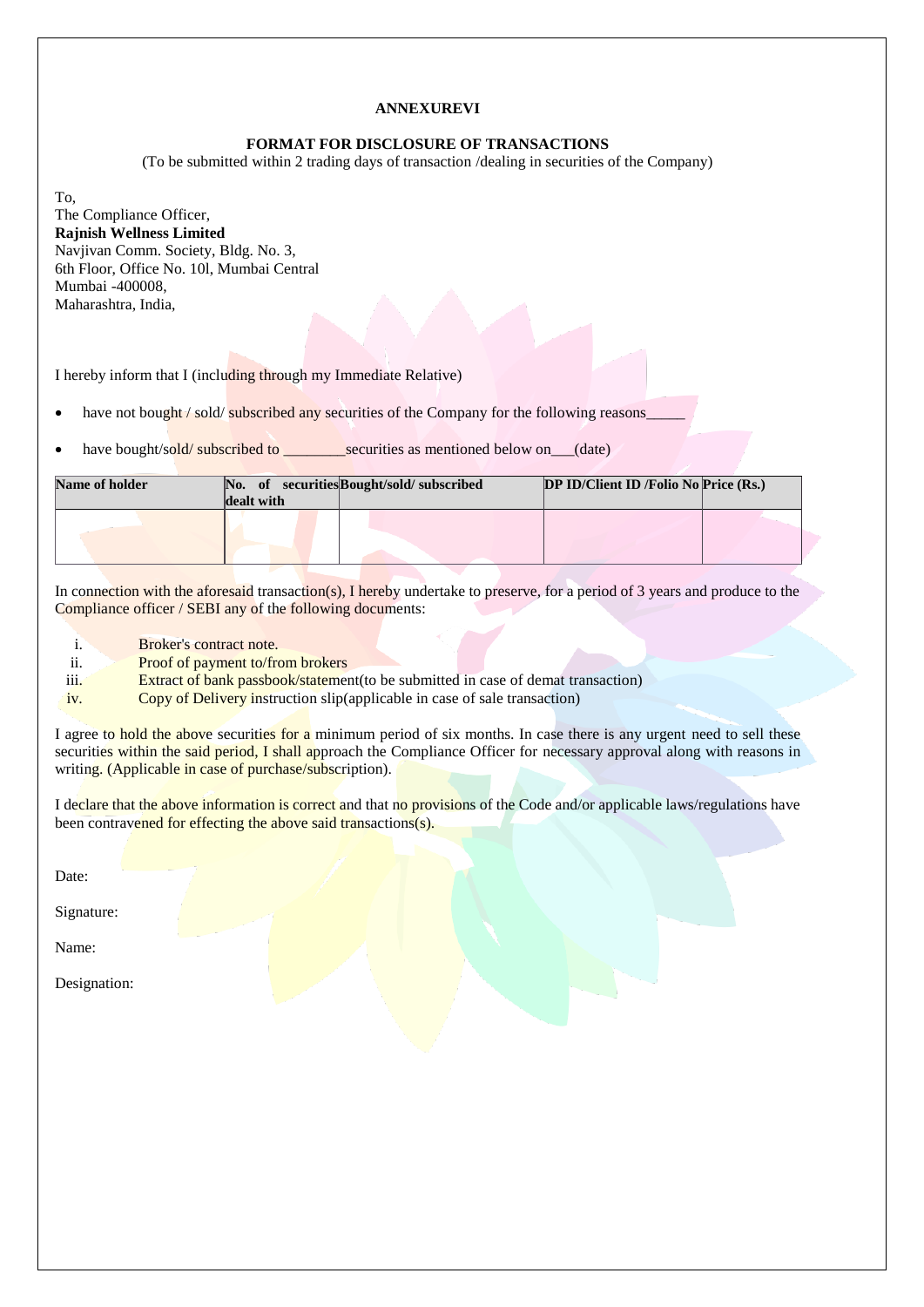## **FORM A Securities and Exchange Board of India (Prohibition of Insider Trading) Regulations, 2015 [Regulation 7 (1) (a) read with Regulation 6 (2)]**

Name of the company: \_\_\_\_\_\_\_\_\_\_\_\_\_\_\_\_\_\_\_\_\_\_\_\_\_\_\_\_\_\_\_\_

ISIN of the company: \_\_\_\_\_\_\_\_\_\_\_\_\_\_\_\_\_\_\_\_\_\_\_\_\_\_\_\_\_\_\_\_

## **Details of Securities held by Promoter, Key Managerial Personnel (KMP), Director and other such persons as mentioned in Regulation 6(2)**

| Name,          | Category of      | Securities held as |                | $%$ of | Open Interest of the |                      | Open Interest of the |                      |  |
|----------------|------------------|--------------------|----------------|--------|----------------------|----------------------|----------------------|----------------------|--|
| <b>PAN</b>     | Person<br>on the |                    |                |        | Future               |                      | Option               |                      |  |
| No.,           | (Promoters/      | date of regulation |                |        |                      | contracts held as on |                      | Contracts held as on |  |
| <b>CIN/DIN</b> | KMP/             | coming             |                |        | the date of          |                      | the date of          |                      |  |
| & address      | Directors/       | into force         |                |        | regulation coming    |                      | regulation coming    |                      |  |
| with           | immediate        |                    |                |        | into force           |                      |                      |                      |  |
| Contact        | relatives/others |                    |                |        |                      |                      |                      |                      |  |
| nos.           | etc)             | Type of            | No.            |        | Number               | Notional             | Number               | Notional             |  |
|                |                  | security           |                |        | of                   | value in             | of                   | value                |  |
|                |                  | (For               |                |        | units                | Rupee                | units                | in                   |  |
|                |                  | $eg. -$            |                |        | (contracts)          | terms                | <i>(contracts)</i>   | Rupee                |  |
|                |                  | Shares,            |                |        | *                    |                      | $*$ lot              | terms                |  |
|                |                  | Warrants,          |                |        | lot size)            |                      | size)                |                      |  |
|                |                  | Convertible        |                |        |                      |                      |                      |                      |  |
|                |                  | <b>Debentures</b>  |                |        |                      |                      |                      |                      |  |
|                |                  | $etc.$ )           |                |        |                      |                      |                      |                      |  |
|                |                  |                    |                |        |                      |                      |                      |                      |  |
|                | $\overline{2}$   | 3                  | $\overline{4}$ | 5      | 6                    |                      | 7                    |                      |  |

*Note: "Securities" shall have the meaning as defined under regulation 2(1)(i) of SEBI (Prohibition of Insider Trading) Regulations, 2015.*

Signature:

Designation:

Date:

Place: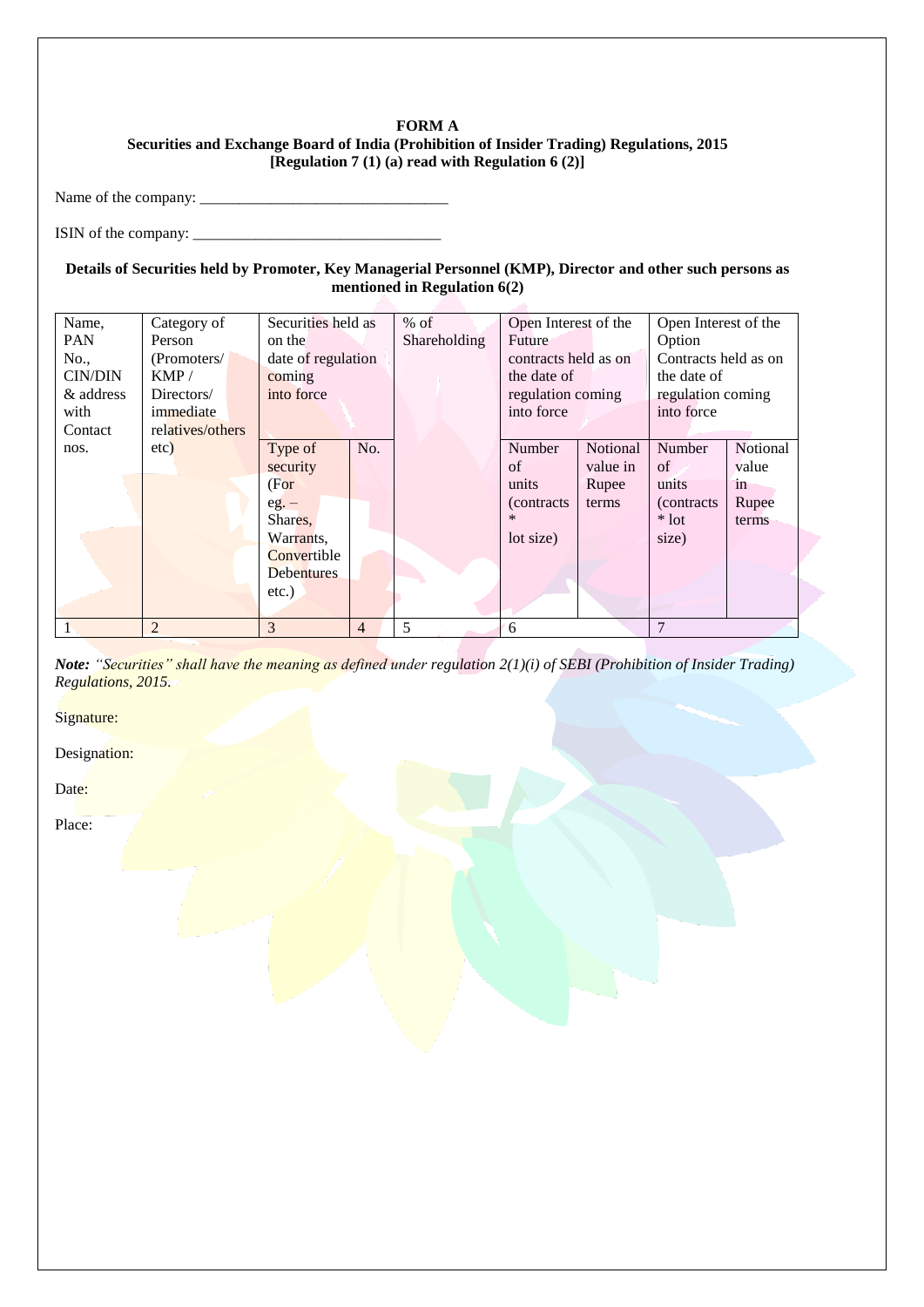## **FORM B Securities and Exchange Board of India (Prohibition of Insider Trading) Regulations, 2015 [Regulation 7 (1) (a) read with Regulation 6 (2)]**

Name of the company: \_\_\_\_\_\_\_\_\_\_\_\_\_\_\_\_\_\_\_\_\_\_\_\_\_\_\_\_\_\_\_\_

ISIN of the company:  $\frac{1}{2}$   $\frac{1}{2}$   $\frac{1}{2}$   $\frac{1}{2}$   $\frac{1}{2}$   $\frac{1}{2}$   $\frac{1}{2}$   $\frac{1}{2}$   $\frac{1}{2}$   $\frac{1}{2}$   $\frac{1}{2}$   $\frac{1}{2}$   $\frac{1}{2}$   $\frac{1}{2}$   $\frac{1}{2}$   $\frac{1}{2}$   $\frac{1}{2}$   $\frac{1}{2}$   $\frac{1}{2}$   $\frac{1}{2}$ 

**Details of Securities held on appointment of Key Managerial Personnel (KMP) or Director or upon becoming a Promoter of a listed company and other such persons as mentioned in Regulation 6(2).**

| Name,      | Category of    | Date of         | Securities held at  |     | $%$ of     | Open Interest of        |        | Open Interest of        |        |  |
|------------|----------------|-----------------|---------------------|-----|------------|-------------------------|--------|-------------------------|--------|--|
| <b>PAN</b> | Person         | appointme       | the time of         |     | Shareholdi | the                     |        | the                     |        |  |
| No.,       | (Promoters/    | nt of           | becoming            |     | ng         | <b>Future contracts</b> |        | <b>Option Contracts</b> |        |  |
| CIN/DI     | KMP/           | <b>Director</b> | Promoter/appointm   |     |            | held                    |        | held at the time of     |        |  |
| N          | Directors/im   | /KMP            | ent of              |     |            | at the time of          |        | becoming                |        |  |
| &          | me             | <b>OR</b> Date  | Director/KMP        |     |            | becoming                |        | Promoter/appoint        |        |  |
| address    | diate          | of              |                     |     |            | Promoter/appoint        |        | me                      |        |  |
| with       | relatives/othe | becoming        |                     |     |            | me                      |        | nt of                   |        |  |
| contact    | <b>rs</b>      | Promoter        |                     |     |            | nt of                   |        | Director/KMP            |        |  |
| nos.       | etc)           |                 |                     |     |            | Director/KMP            |        |                         |        |  |
|            |                |                 |                     |     |            |                         |        |                         |        |  |
|            |                |                 | Type of             | No. |            | Number                  | Notion | Number                  | Notion |  |
|            |                |                 | security            |     |            | of units                | al     | of units                | al     |  |
|            |                |                 | (For eg. $-$        |     |            | (contrac                | value  | (contrac)               | value  |  |
|            |                |                 | Shares,             |     |            | ts                      | in     | ts                      | in     |  |
|            |                |                 | Warrants,           |     |            | $*$ lot                 | Rupee  | $*$ lot                 | Rupee  |  |
|            |                |                 | Convertible         |     |            | size)                   | terms  | size)                   | terms  |  |
|            |                |                 | Debentures          |     |            |                         |        |                         |        |  |
|            |                |                 | $etc.$ )            |     |            |                         |        |                         |        |  |
|            |                |                 |                     |     |            |                         |        |                         |        |  |
|            | $\overline{2}$ | 3               | 5<br>$\overline{4}$ |     | 6          | $\tau$                  |        | 8                       |        |  |

*Note: "Securities" shall have the meaning as defined under regulation 2(1)(i) of SEBI (Prohibition of Insider Trading) Regulations, 2015.*

Signature:

Designation:

Date:

Place: